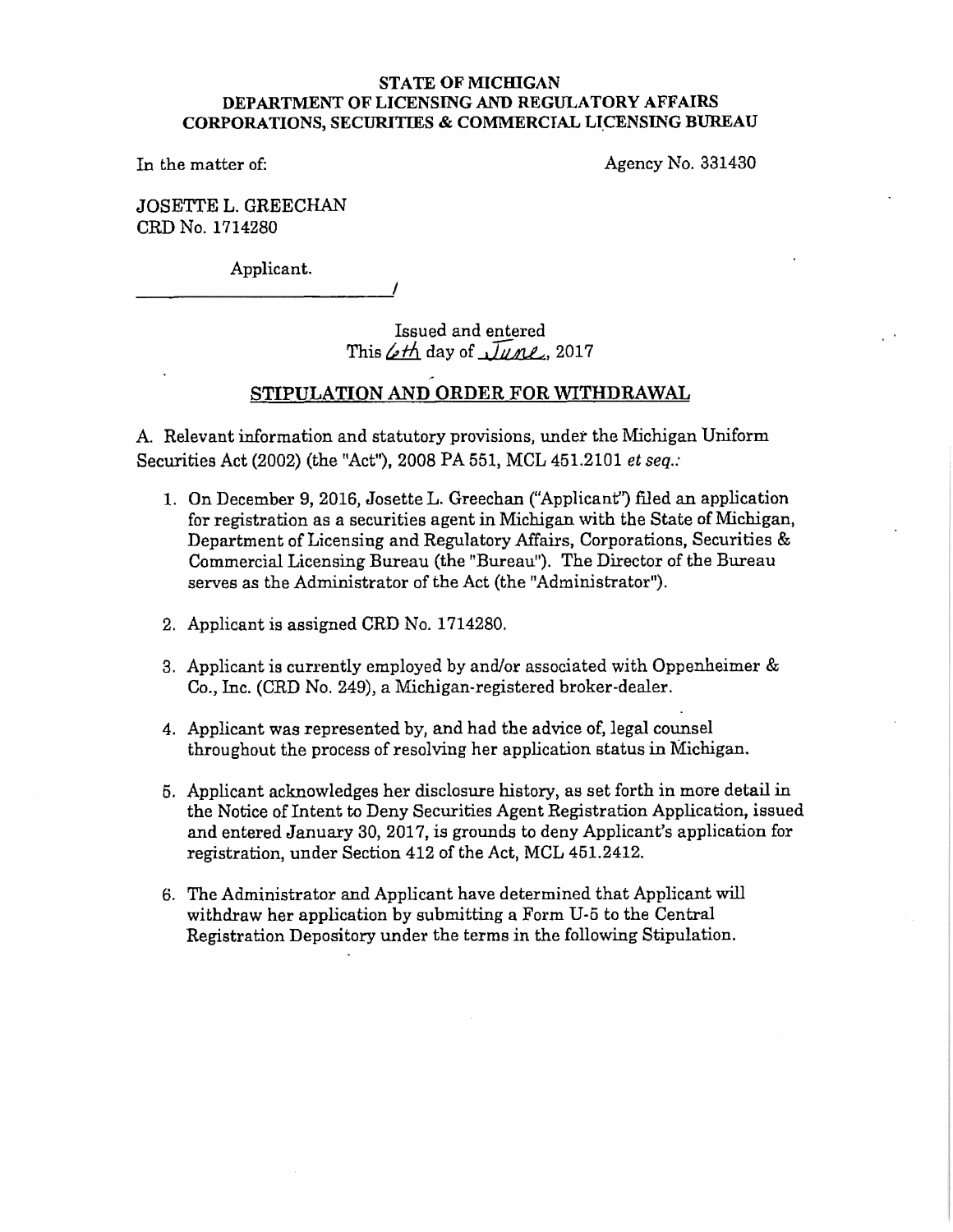Josette L. Greechan Stipulation and Order for Withdrawal **AgencyNo. 331430 Page 2 ofJ** 

# B. STIPULATION

Applicant and the Administrator (the "Parties") agree that Applicant will withdraw her application to become registered as a securities agent in Michigan within fifteen (15) days after the mailing date this Stipulation and Order with the following conditions:

- 1. If Applicant applies to become an investment adviser representative or securities agent in Michigan in the future, she agrees to waive any assertion or claim that MCL 451.2412(9)'s one-year time limit on the Administrator's action after knowledge of material facts bars the Administrator from using the facts set out in the January 13, 2017 Notice of Intent to Deny Application when considering future applications.
- 2. Applicant understands and intends that by signing this Stipulation, Applicant is waiving the right, pursuant to the Act, the rules promulgated under that Act and the predecessor Act, and the Administrative Procedures Act, 1969 PA 306, MCL 24.201 *et seq.,* to prior notice and a hearing before an administrative law judge, at which the Bureau would be required to defend any disciplinary action taken under Section 412(6) of the Act, MCL 451.2412(6), by presentation of evidence and legal authority and at which Applicant would be entitled to appear with or without an attorney to crossexamine all witnesses presented by the Bureau and to present such testimony or other evidence or legal authority deemed appropriate.
- 3. The Parties agree that this Stipulation and Order is not intended to be a final order based on violations of the Act that prohibit fraudulent, manipulative, or deceptive conduct. The Parties further agree that this Stipulation and Order does not and shall not be interpreted to subject the Applicant to disqualification, or to form the basis for such a disqualification, under the federal securities laws, or rules or regulations thereunder, or the rules and regulations of any self-regulatory organization, or the securities laws, rules, and regulations of the various states, commonwealths, and territories of the United States of America, including without limitation, any disqualification from relying upon the exemptions from securities registration or related safe harbor provisions described in SEC Regulation D, Rules 505(b)(iii) or 506(d), or SEC Regulation A, Rule 262; or as defined in Section 3(39) of the Securities Exchange Act of 1934, as amended, and as used therein; or Section 203(e)(9) of the Investment Advisers Act of 1940, as amended.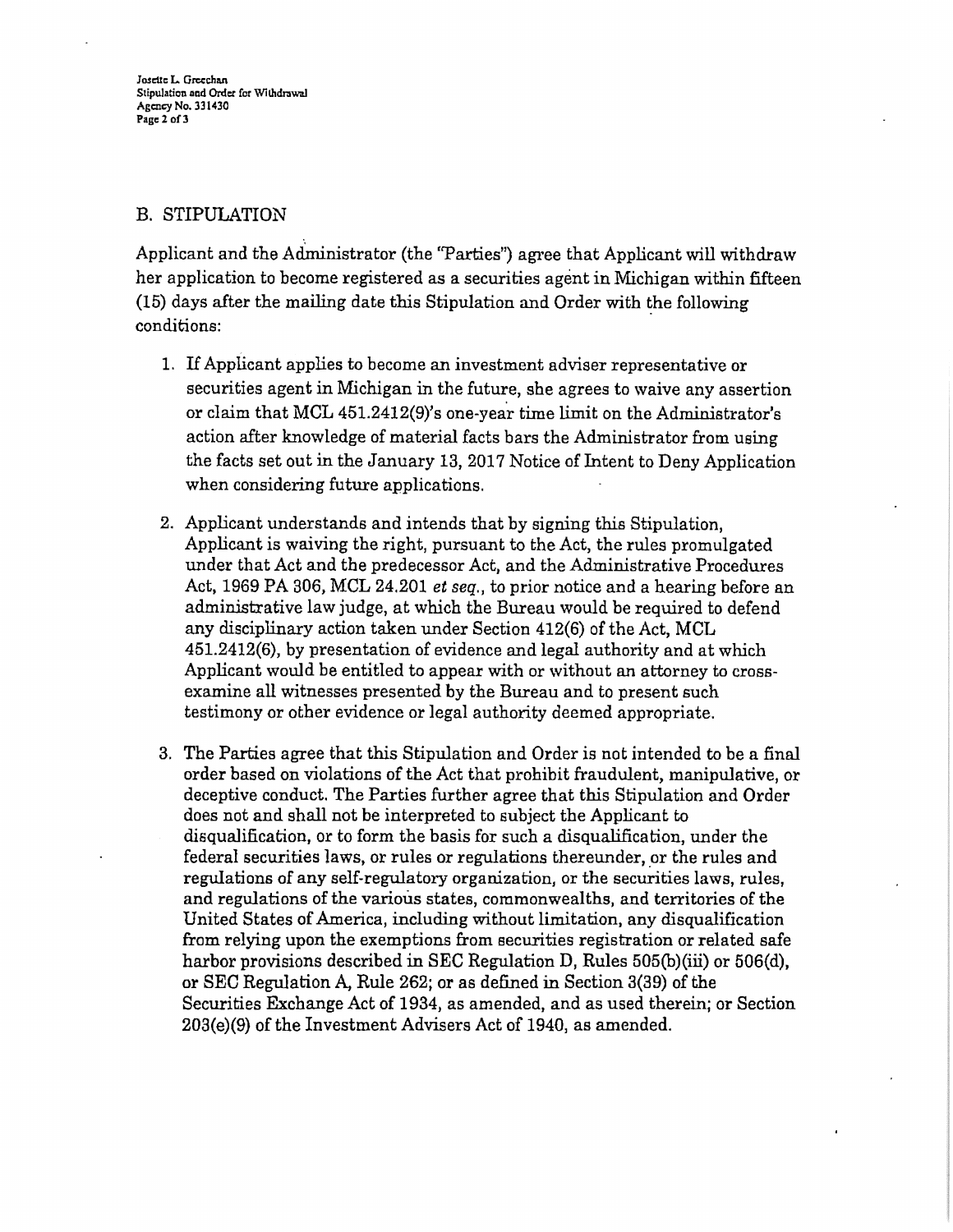Josette L Greechan Stipulation and Order for Withdrawal **Agency No.** 331430 **Page 3of 3**

> 4. The Parties further agree that this matter is a public record required to be published and made available to the public, consistent with section 11 of the Michigan Freedom of Information Act, 1976 PA 442, as amended, MCL 15.241. The Administrator currently publishes copies of orders issued under the Act to the Bureau's website. The Administrator will also update its Form U6 filed with tbe CRD.

Through her signature, Applicant agrees to the above terms and conditions.

Dated:  $\frac{5}{2}\frac{1}{2}$  Signed:

JAHER MEil

Dated: Signed:

Timothy L. Teague Bureau Securities & Audit Division Director

C. ORDER

The Administrator NOW, THEREFORE, ORDERS:

APPLICANT'S REQUEST TO WITHDRAW HER REGISTRATION AS A SECURITIES AGENT IS GRANTED, EFFECTIVE ON THIS ORDER'S MAILING DATE, IN ACCORD WITH THE FULLY EXECUTED STIPULATION CONTAINED HEREIN.

Julia Dale, Bureau Director (Administrator)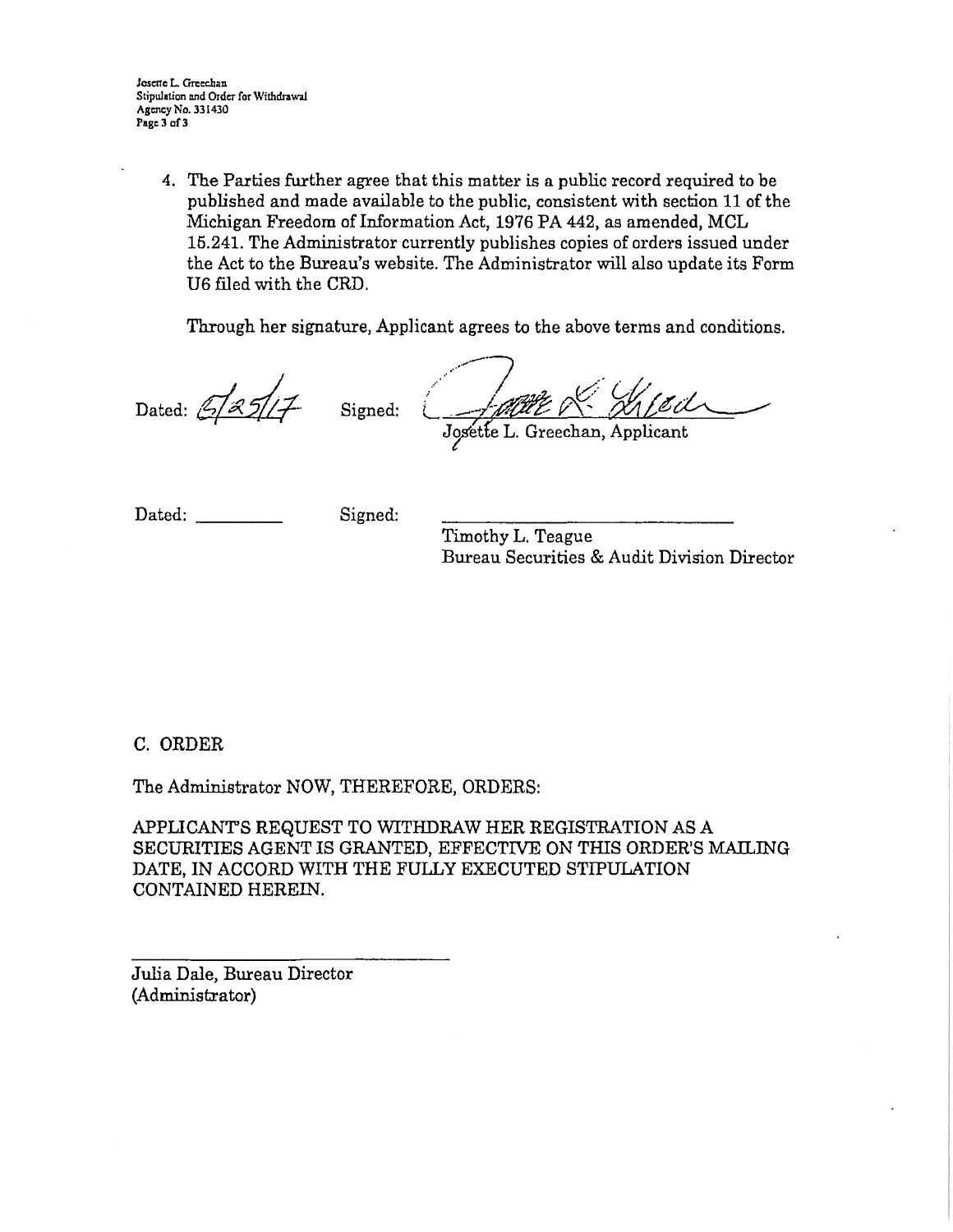4. The Parties further agree that this matter is a public record required to be published and made available to the public, consistent with section 11 of the Michigan Freedom of Information Act, 1976 PA 442, as amended, MCL 15.241. The Administrator currently publishes copies of orders issued under the Act to the Bureau's website. The Administrator will also update its Form U6 filed with the ORD.

Through her signature, Applicant agrees to the above terms and conditions.

Dated: Signed:

Josette L. Greechan, Applicant

Dated:  $5.31.17$  Signed:

Timothy/L. Teague

Bureau Securities & Audit Division Director

C. ORDER

The Administrator NOW, THEREFORE, ORDERS:

APPLICANT'S REQUEST TO WITHDRAW HER REGISTRATION AS A SECURITIES AGENT IS GRANTED, EFFECTIVE ON THIS ORDER'S MAILING DATE, IN ACCORD WITH THE FULLY EXECUTED STIPULATION CONTAINED HEREIN.

Dale, Bureau Director dministrator)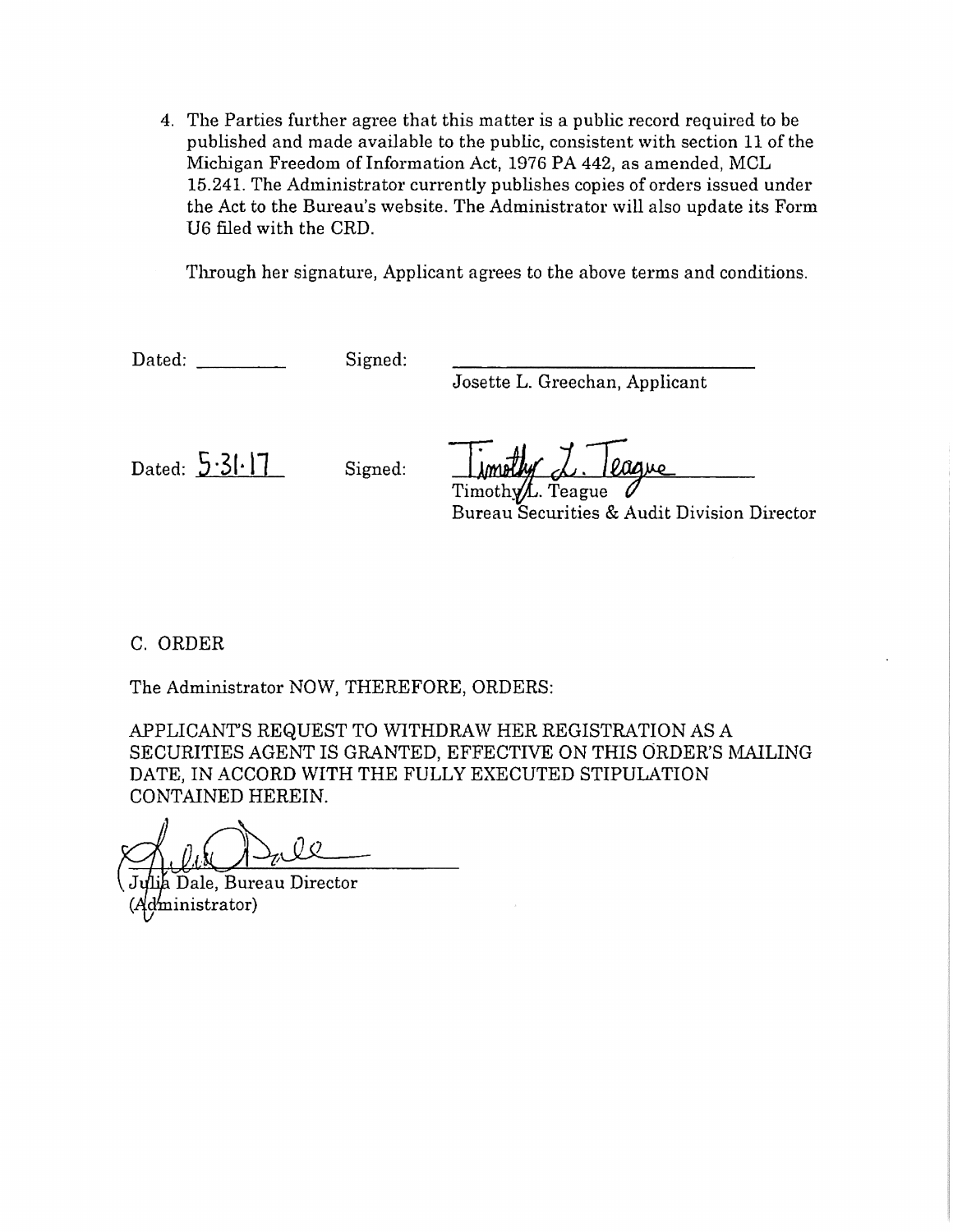### **ST ATE OF Ml CHIGAN DEPARTMENT OF LICENSING AND REGULATORY AFFAIRS CORPORA TIO NS, SECURITIES** & **COMMERICAL LICENSING BUREAU**

In the matter of:

Agency No. 331430

JOSETTE L. GREECHAN CRD# 1714280

-----------

Applicant.

Issued and entered This  $30$  day of January, 2017

### **NOTICE OF INTENT TO DENY SECURITIES AGENT REGISTRATION APPLICATION**

## **1. RELEVANT FACTS AND APPLICABLE LAW.**

*I* 

Relevant information and statutory provisions, under the Michigan Unifonn Securities Act (2002) ("the Securities Act"), 2008 PA 551, as amended, MCL 451.210 l *et seq:.* 

- I. Josette L. Greechan ("Applicant") was registered as a securities agent in Michigan through Merrill Lynch, Pierce, Fenner & Smith Incorporated (CRD#769 l) from May of 1999 through December of200 I; then again from April of 2004 until she was terminated on or around November 8, 2016 for "[c]onduct including accepting funds from a client resulting in loss of management's confidence." (Exhibit  $1 - Form$  U5).
- 2. On or around December 9, 2016, Applicant applied for registration as a securities agent in Michigan through Oppenheimer & Co., Inc. (CRD#249), a broker-dealer that is registered in Michigan; the application became complete on or around December 28, 2016.
- 3. Within the last ten years, Applicant accepted a loan for \$500,000 from a client, which the Director ("Administrator") of the Corporations, Securities, and Commercial Licensing Bureau ("the Bureau") within the State of Michigan Department of Licensing and Regulatory Affairs considers to be a dishonest or unethical business practice in the investment or securities industry.
- 4. The Administrator has reviewed materials relating to the application referred to in paragraph two, above. Based. on Applicant's past conduct discussed above and hereafter, the Administrator determined that the denial of her securities agent application is authorized, appropriate, and in the public interest.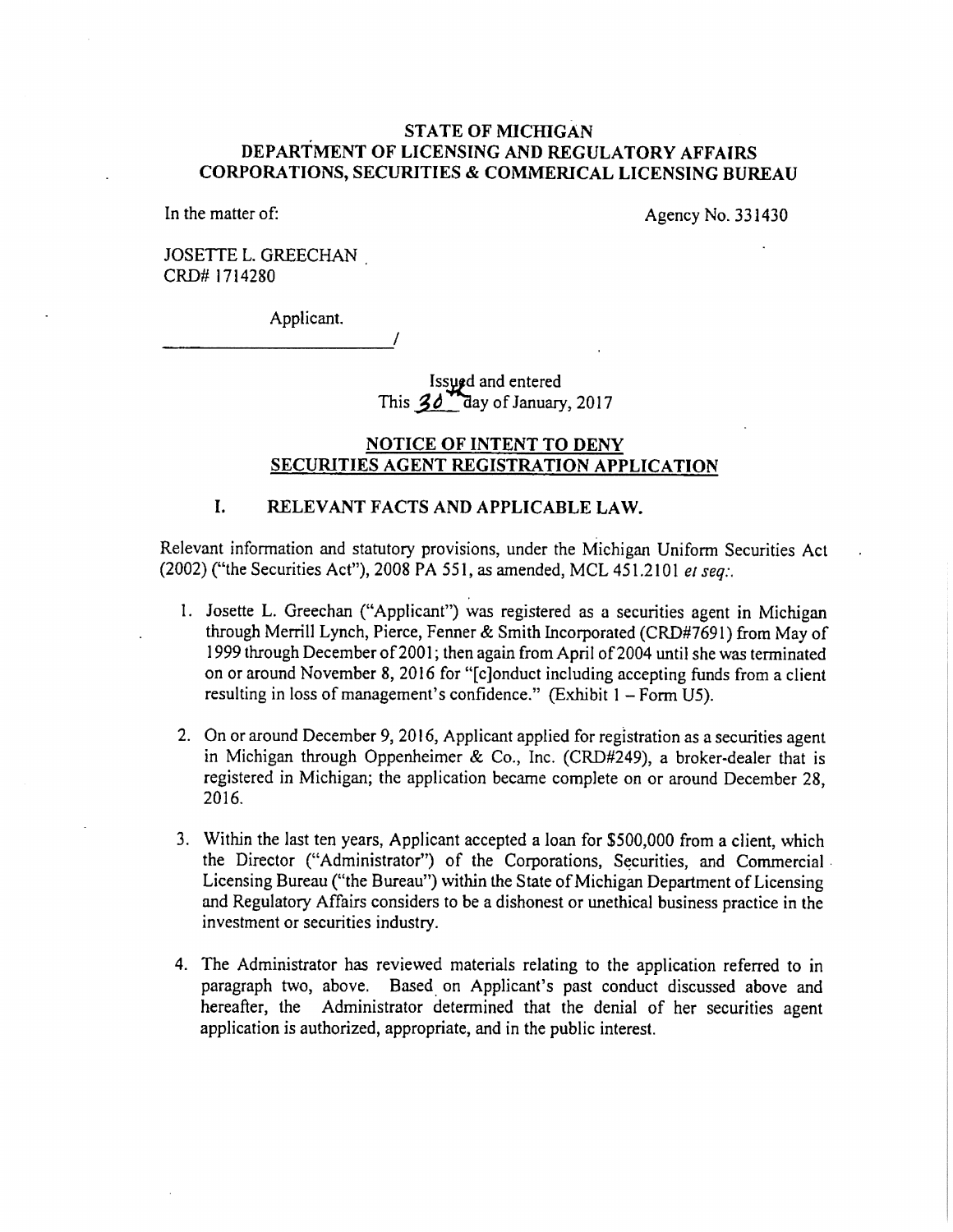- *5.* Section 412(6) of the Securities Act, MCL 451.2412(6), authorizes the Administrator to deny a registration application pending final detennination of an administrative proceeding.
- 6. Section 412(1) of the Securities Act, MCL 451.2412(1), provides that if. the Administrator finds that the Order is in the public interest, and MCL 451.2412(4) authorizes the action, the Administrator may issue an Order denying an application for registration as a securities agent.
- 7. The Administrator may deny the Applicant's securities agent registration application under section  $412(4)(m)$  of the Securities Act, MCL  $451.2412(4)(m)$ , because she "has engaged in dishonest or unethical practices in the securities, commodities, investment franchise, banking, finance, or insurance business within the previous 10 years."

### II. **ORDER.**

The Administrator finds that this ORDER is authorized, appropriate, and in the public interest based on the above-cited facts and law.

#### IT IS ORDERED as follows:

1. The Administrator intends to DENY the SECURITIES AGENT REGISTRATION APPLICATION OF JOSETTE L. GREECHAN, under section 412(1) of the Securities Act, MCL 451.2412(1), because Applicant engaged in dishonest or unethical practices within the last IO years, which supports the denial of her registration application under the above-cited provisions of the Michigan Uniform Securities Act (2002), 2008 PA 55 I, MCL 451.210 I *et seq.* 

2. In accordance with sections 412(1) and (6) of the Securities Act, MCL 451.2412(1) and (6): This is NOTICE that the Administrator intends to deny Applicant's securities agent registration application, and that Applicant has thirty (30) calendar days after the date that this Order is served on Applicant to submit a written request to the Administrator that this matter be scheduled for a hearing. If the Administrator timely receives a written request, the Administrator shall schedule a hearing within 15 days after receipt of the written request: If <sup>a</sup> hearing is not requested by Applicant or is not ordered by the Administrator within 30 days after the date of service of this Order, Applicant's application for securities agent registration will be DENIED. If a hearing is requested or ordered, the Administrator, after notice of and an opportunity for hearing to Applicant, may modify or vacate this Order or extend the Order until final determination.

3. Applicant is responsible for notifying her relevant supervisor and/or the Chief Compliance Officer of her employing finn of the issuance of this Order according to firm policies or procedures. A copy of this Order will not be mailed to Applicant's supervisor or the firm's Chief Compliance Officer. Agency representatives will only discuss this Order with <sup>a</sup>

Josette L. Greechan, CRD#l714280 NOi to Deny Agent Application File No. 331430 Page 2 of 3